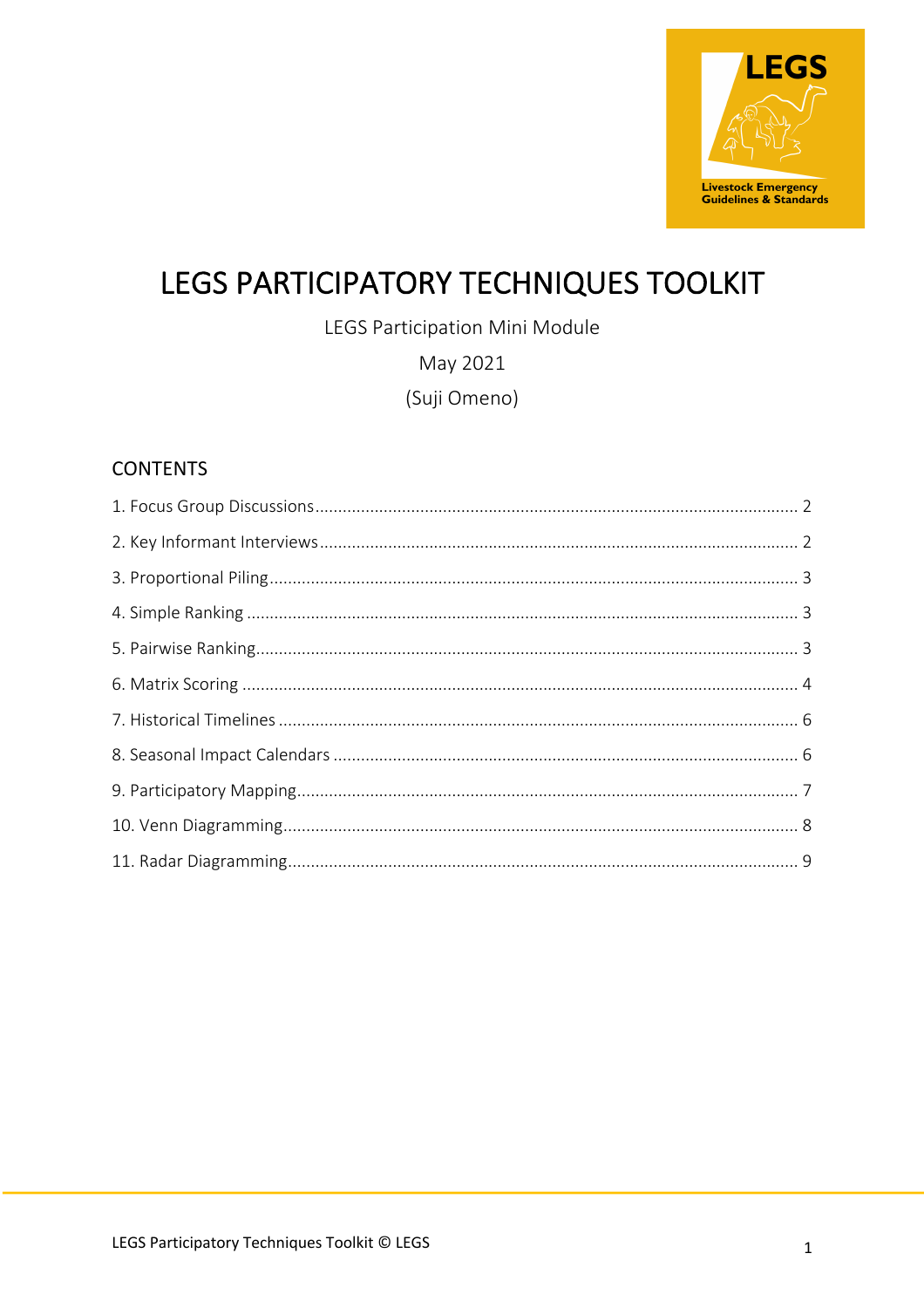# 1. FOCUS GROUP DISCUSSIONS

Focus Group Discussions (FGD), like Key Informant Interviews (KII), are not strictly considered a participatory methodology. However, it is impossible to do any effective participatory research without FGD. After every scoring or mapping, there is always the second phase that requires a discussion. It is these discussions, formal or informal, that bring out the solid reasoning behind the choices and graphs generated by participatory processes. Focus Group Discussions are guided by the scoring done and provide very interesting results behind the choices. The arguments and insights that arise when listening to a community negotiate their historical timelines or geographical boundaries should not be ignored, but well recorded as part of the bigger body of evidence that is reported. It is therefore important that the facilitator remains alert and engaged with the participants to take note of the discussions.

#### How to do it:

- 1. Develop an FGD Guide/semi-structured question checklist, with open-ended questions that allow for discussion.
- 2. It is ideally administered to between 5-12 respondents all sitting together.
- 3. Ideally the respondents should be same category and social status common bond, avoid mixed groups (staff, managers, females, males, youth) etc.
- 4. Gather the team and have them introduce themselves.
- 5. Explain the objective of the discussion and assure that no answers will be traced to an individual.
- 6. State the estimated length of time you will use.
- 7. Get on with the questions you can either record the responses or jot them on a notebook.
- 8. Encourage the quieter members of the group to talk while managing the more talkative members in order to get a balanced view from the entire group.
- 9. Thank the group once you complete the discussions.

# 2. KEY INFORMANT INTERVIEWS

Key informant interviews (KII), like focus group discussions, are often not treated as participatory tools, although they should be. Once participants have done any scoring, ranking or other process, it is always important to find out the reasoning behind their responses. Sometimes such reasoning is provided informally in conversation with officers of government or agency staff. In formal research, such answers are noted as anecdotal evidence. In participatory research, both informal and key informant interviews are treated as part of the bulk of information that helps in forming opinions on the subject of the research.

Key informant interviews are used for gathering information from specific respondents such as local government officials, NGO project staff, community leaders etc.

#### How to do it:

- 1. The assessment team decide what the key questions are that they need information on. For example, villages or number of households usually affected by floods: Who are they? Where are they located in the flood area? What is the impact on livelihoods? (lost livestock, grazing area flooded, watering points cut off etc.)
- 2. Each key informant is interviewed separately.
- 3. Responses are documented and then compared.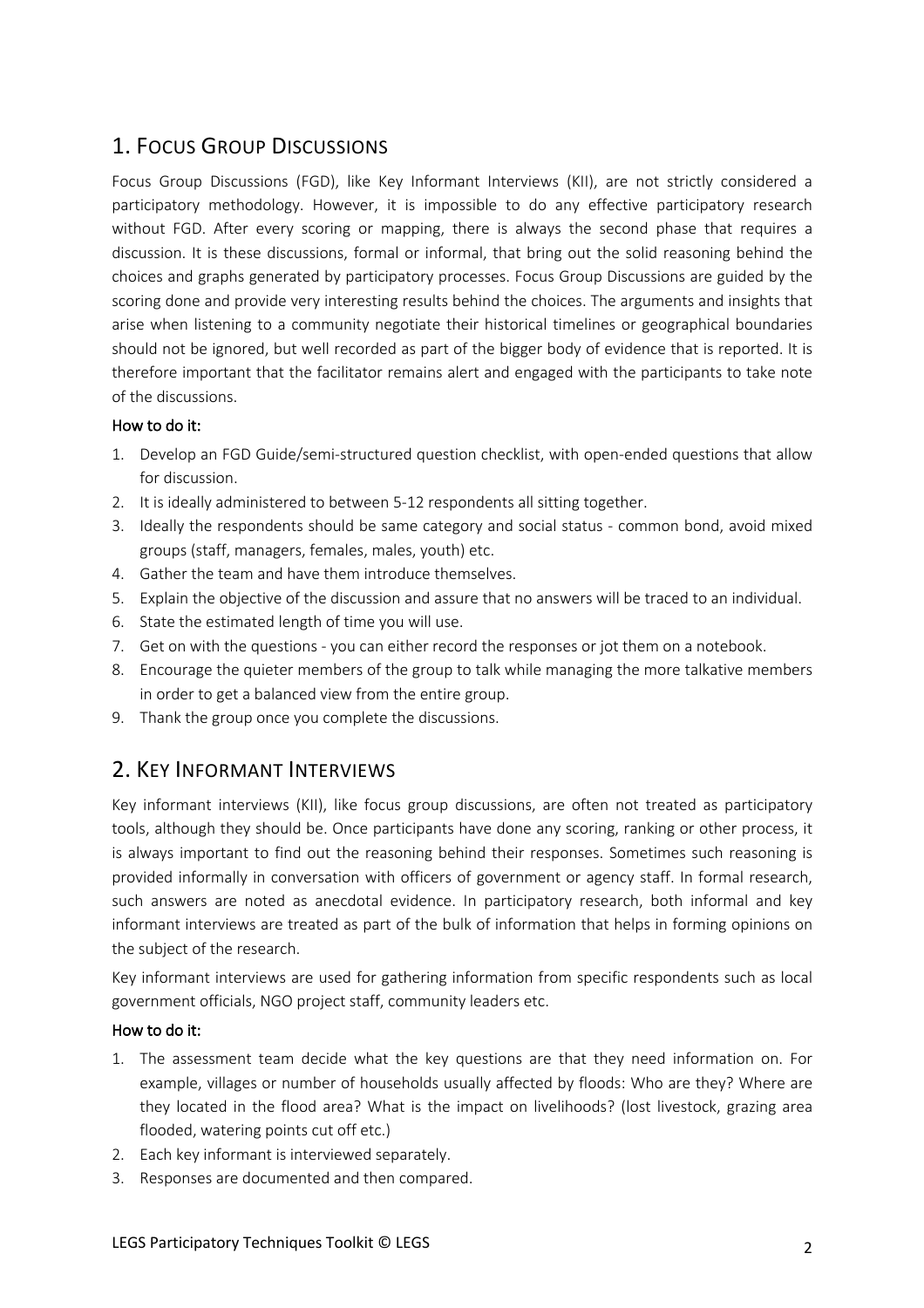# 3. PROPORTIONAL PILING

Proportional piling is useful if a large number of items need to be compared. As the name suggests, proportional piling is done to establish understanding of the relative value of various indicators in comparison with each other.

The method starts with a large number of counters, usually 100. This means that the results can easily be converted into percentages.

The method does not ask informants to physically count out the number of counters for each item, but rather to distribute the counters to show a visual pattern that illustrates the relative importance of each item. Therefore, proportional piling is a type of visualization method where the results are recorded numerically.

#### How to do it:

- 1. Give participants counters.
- 2. Ask them to discuss and allocate counters to certain criteria (indicators).
- 3. Map the results on a table in terms of percentages, based on the number of counters: e.g., if there are 50 counters, then 5 counters scores 10%, 10 counters scores 20% etc.
- 4. The idea is not necessarily to "count" the counters but rather to assign proportionate value

### 4. SIMPLE RANKING

Simple ranking requires informants to assess the relative importance of different items, usually by placing the items in order of importance (1st, 2nd, 3rd etc.). Simple ranking is a useful way of prioritizing the impact indicators you wish to use in an assessment, or to get an understanding of which project benefits or activities are perceived to be of greatest importance, with reasons.

## 5. PAIRWISE RANKING

As the name suggests, pairwise ranking involves the comparison of two items picked from a group of 5 or 6 items or more. The idea is to establish what is the preferred item from the respondents' perspectives. For example, a community can establish who is their preferred veterinary service provider by comparing one with another. In the table below Government Veterinary Services emerges number one after scoring 4, the second is CAHW, number three is the informal market, fourth is traditional medicine and fifth is other.

| <b>Service Provider</b> | Govt. Vet<br><b>Services</b> | Informal<br><b>Market</b> | Traditional<br><b>Medicine</b> | Community<br><b>Animal Health</b><br><b>Workers</b> | Other           | # of times<br>preferred<br>(overall<br>rank) |
|-------------------------|------------------------------|---------------------------|--------------------------------|-----------------------------------------------------|-----------------|----------------------------------------------|
| Govt. Vet<br>Services   |                              | Govt. Vet                 | Govt. Vet                      | Govt. Vet                                           | Govt.<br>Vet    | 4(1)                                         |
| Informal Market         |                              |                           | Informal<br>Market             | <b>CAHW</b>                                         | Informal<br>Mkt | 2(3)                                         |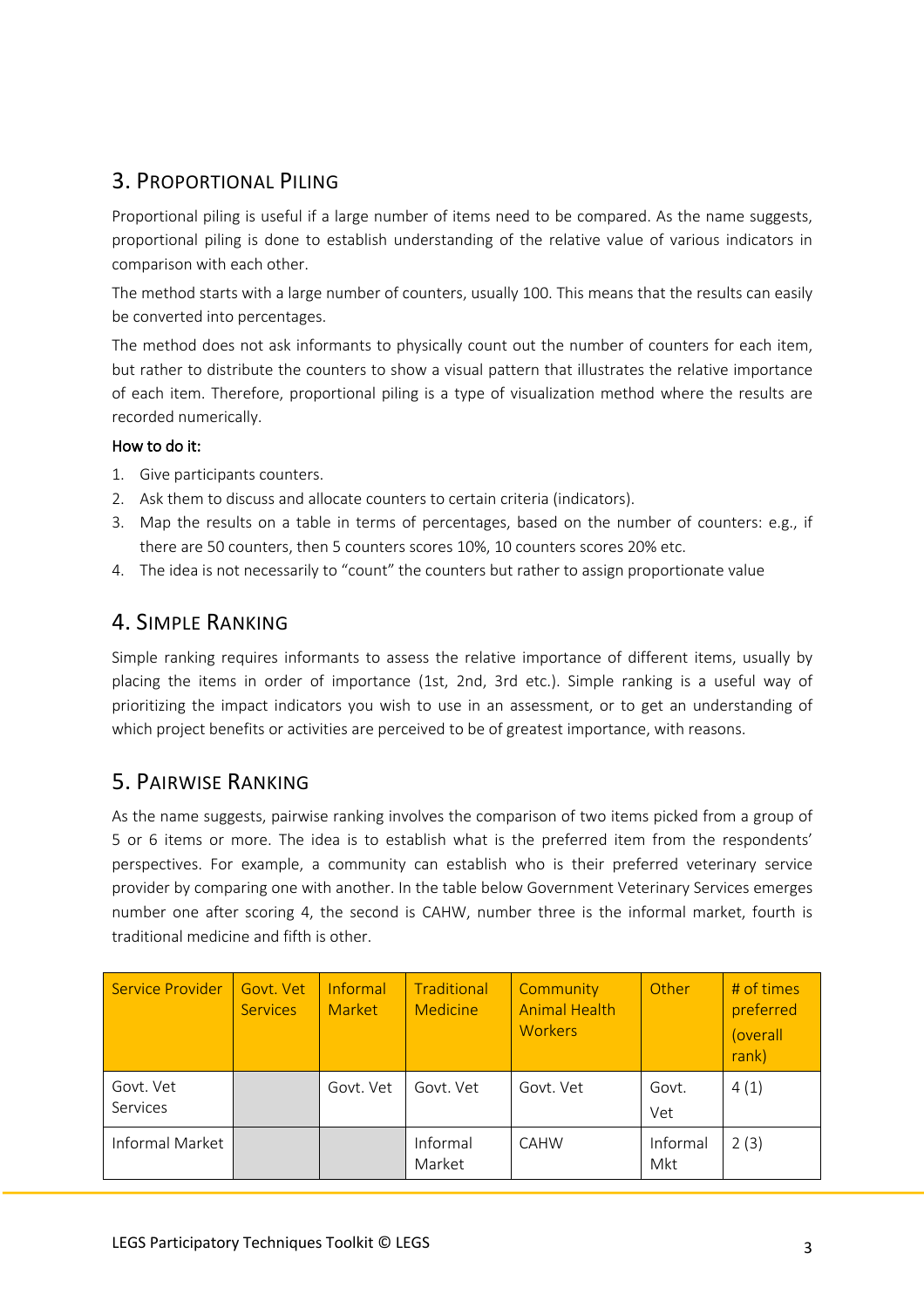| Traditional<br>Medicine              |  | CAHW | Trad.<br>Med | 1(4) |
|--------------------------------------|--|------|--------------|------|
| Community<br>Animal Health<br>Worker |  |      | CAHW         | 3(2) |
| Other                                |  |      |              | 0(5) |

The assessor can then develop an additional table to probe and record the reasons behind the preferences. The probing and reasoning behind the preference is what enriches use of participatory methodologies for research as the team comes out with solid, often overlooked, reasons for use of one method or provider over another.

| Indicators                    | Reasons for the preference |
|-------------------------------|----------------------------|
| Govt. Vet vs. Informal Market |                            |
| Govt. Vet vs. Traditional Med |                            |
| Govt. Vet vs. CAHW            |                            |
| Govt. Vet vs. Other           |                            |
| Informal Mkt. vs. Traditional |                            |
| Informal Mkt. vs. CAHW        |                            |
| Informal Mkt. vs. Other       |                            |
| Traditional vs. CAHW          |                            |
| CAHW vs. Other                |                            |
| Other vs. Traditional         |                            |

## 6. MATRIX SCORING

This is usually used to establish the types of services or foods that are available in the community. Matrix scoring draws heavily on visual aids, such as line drawings, to depict both the items being scored and the indicators.

#### How to do it:

#### *Designing the Matrix*

- 1. Identify and illustrate the items to be compared and the indicators. The items might be different types of food, different service providers, different crops, or different types of income-generating activities etc.
- 2. In the case of service delivery projects, there are five useful indicators to include in the matrix, should informants not mention them, namely: accessibility, availability, affordability, acceptance, and quality.

#### *Conducting the Scoring*

3. The pictures that depict the items to be scored are usually placed in a row on the ground and the meaning of each picture is verified with the informant(s).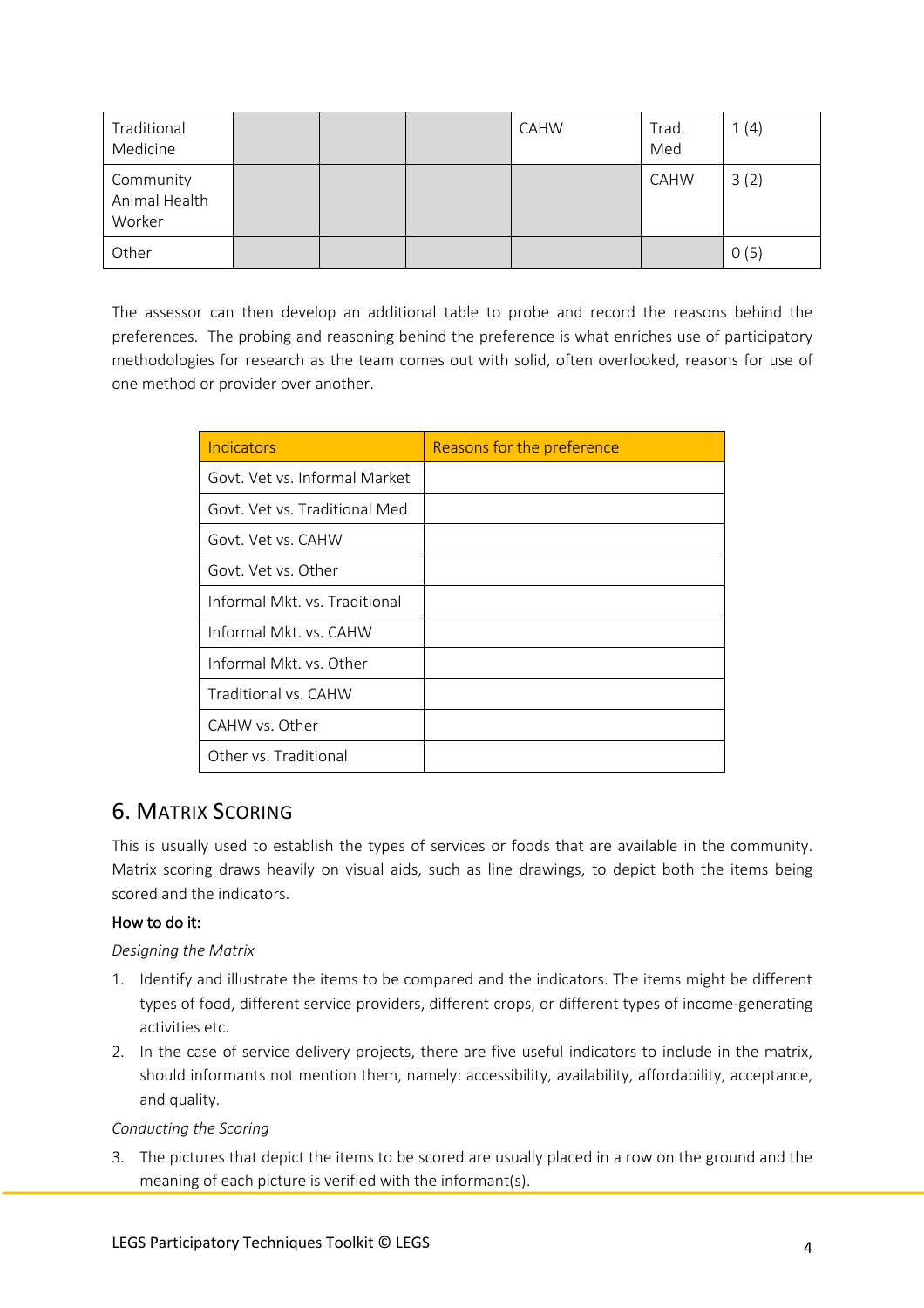- 4. One of the indicator pictures is then selected and its meaning also verified; the indicator picture is placed adjacent to the relevant item pictures.
- 5. Using a pile of around 25 or 50 counters (makes it easier to convert the numbers to percentage), informants are then asked to score the items against the indicator, using all the counters. The scores are then checked, and questions are asked to reveal the reasons behind the scoring.
- 6. Select the second indicator and place this below the first, and repeat the scoring with this indicator; again, ask questions to check the scores and show the reasons for the scores.
- 7. Taking each indicator in turn, repeat the scoring and gradually add more rows to the matrix until all the indicators have been scored.
- 8. Ask further questions to clarify, probe and explore the scores, so that the reasons for each set of scores are explained fully. The idea is not just to get numbers, but also to get the reasoning behind the choices and get participants to talk about the issues
- 9. Write down the scores or take a picture of the final matrix.
- 10. Write down the discussions and reasoning behind the preferences and choices.

| <b>INDICATOR</b>                   | Govt. Vet<br><b>Services</b> | <b>Informal</b><br>market | <b>Traditional</b><br><b>Medicine</b> | <b>Community</b><br><b>Animal Health</b><br><b>Workers</b> | Other          |
|------------------------------------|------------------------------|---------------------------|---------------------------------------|------------------------------------------------------------|----------------|
| 'Service is near to us, so our     | 00000                        |                           |                                       | 00000                                                      |                |
| animals are treated quickly'       | 00000                        |                           |                                       | 00000                                                      |                |
|                                    |                              |                           |                                       | 00000                                                      |                |
|                                    | (10)                         | (0)                       | (0)                                   | (15)                                                       |                |
| 'Service always has medicines      | $\mathbf{O}$                 | 00000                     | 0000                                  | 00000                                                      | $\overline{0}$ |
| available'                         |                              | 0                         |                                       | 00000                                                      |                |
|                                    |                              |                           |                                       | 000                                                        |                |
|                                    | (1)                          | (6)                       | (4)                                   | (13)                                                       | (1)            |
| 'The quality of medicines is good' | 00000                        | 000                       | 0000                                  | 00000                                                      |                |
|                                    | $\mathbf 0$                  |                           |                                       | 00000                                                      |                |
|                                    |                              |                           |                                       | 00                                                         |                |
|                                    | (6)                          | (3)                       | (4)                                   | (12)                                                       |                |
| 'Our animals usually recover if    | $\overline{0}$               | 00000                     | 000                                   | 00000                                                      | $\Omega$       |
| we use this service'               |                              |                           |                                       | 00000                                                      |                |
|                                    |                              |                           |                                       | 00000                                                      |                |
|                                    | (1)                          | (5)                       | (3)                                   | (15)                                                       | (1)            |
| Etc.                               |                              |                           |                                       |                                                            |                |

#### Matrix Scoring of Veterinary Service Providers in Southern Ethiopia (simplified)

(Source: Admassu et al., 2005)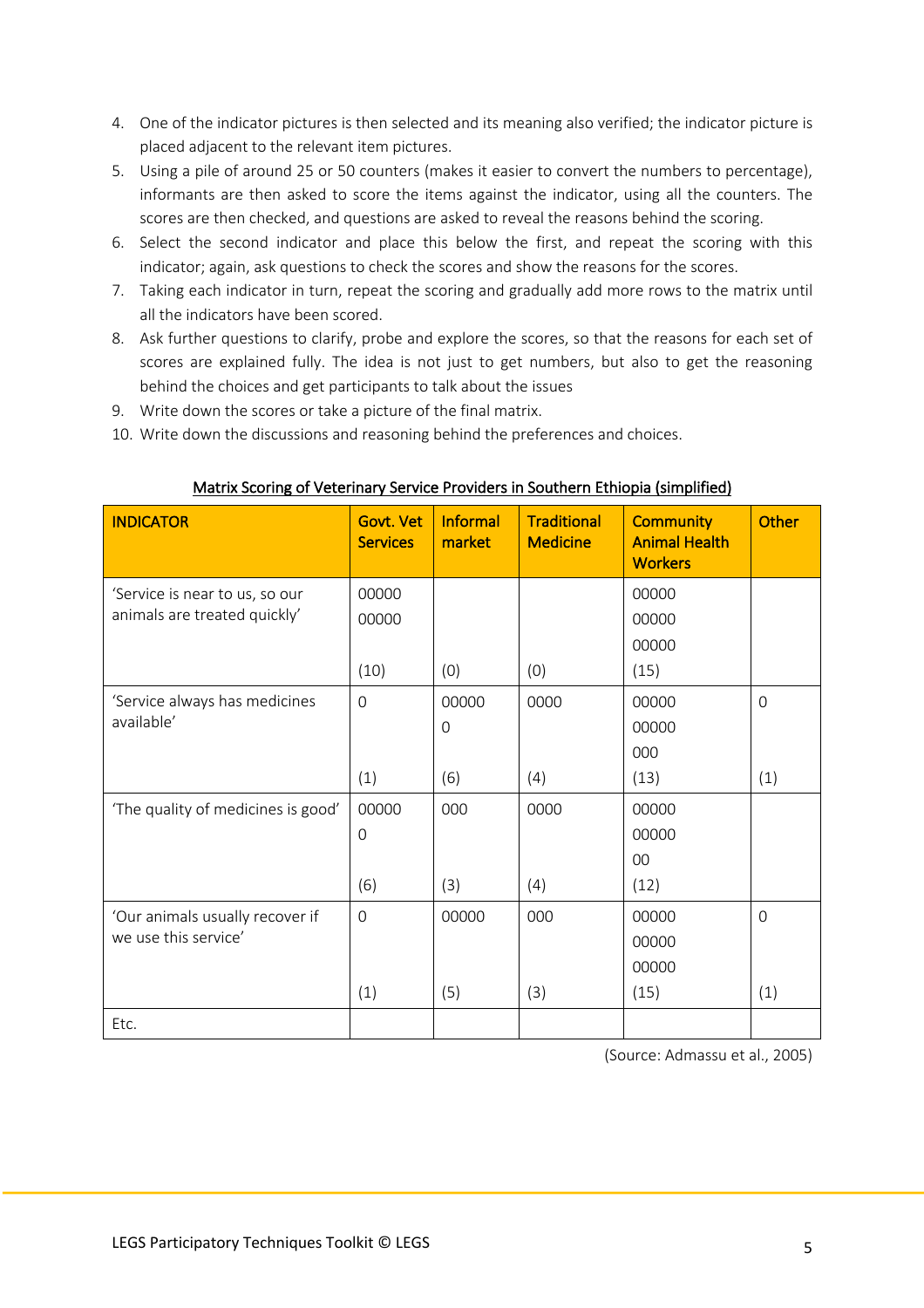# 7. HISTORICAL TIMELINES

Timelines are very useful for defining boundaries in time, sometimes called the 'temporal boundary'. They aim to ensure that everyone is clear about the time period being assessed or referenced. Timelines can capture the important historical events in a community, as perceived by the community itself, and can also positions a project start and end date against these events when required. It can also make attribution of impacts more accurate.

Communities often remember key political events of disasters that occurred at a certain time in their history. These then become the building blocks for the timelines. A political referendum, election of a president, post election violence, floods during which time the river burst its banks, are all memorable enough to serve as markers around which the rest of the events can be anchored. Timelines then show external factors that might have contributed to food security, such as improved rainfall and other NGO interventions. Where applicable, a timeline should highlight non-project factors in order to help isolate the impact of a project from other relevant variables.

#### How to do it:

- 1. Explain what the timelines are about and what information they can be used to gather.
- 2. Sit the participants together in a group of 5-12.
- 3. Ask each person to estimate when the last events were experienced (the time does not have to be accurate, you are creating confidence).
- 4. On the ground with a stick, let the participants write down major events (national elections, deaths in the community) around the estimated time.
- 5. Set up the skeleton timeline.
- 6. Ask what happened in each of the years mentioned.
- 7. Refine the timeline by getting more details as the participants discuss.
- 8. Allow for correction of dates and months and years.
- 9. Close the discussion, thank the participants for their time and participation.
- 10. Transcribe the discussions and ground map on flip chart paper portraying the timeline of events as accurately as possible in a calendar.

### 8. SEASONAL IMPACT CALENDARS

Impact calendars are used to measure the duration of impact of an emergency or project. Participants are given 25 counters representing, for example, a household's total amount of milk during the year.

Using 12 cards to represent each month of the year, participants are asked to distribute the counters along a 12-month calendar to show the monthly household consumption of the milk, up until depletion.

The method can be used with participants for the year before and again for the year after the emergency/project. When repeated several times with different households (male and female heads) it is possible to get a sense of the seasons (or months) of the year when malnutrition among children is likely to spike due to reduced consumption of milk. Comparing the responses from male and female participants can also give a sense of who is more in touch with the milk matters in the household and community. The responses can also spark discussions on why some months are without milk while others have plenty etc.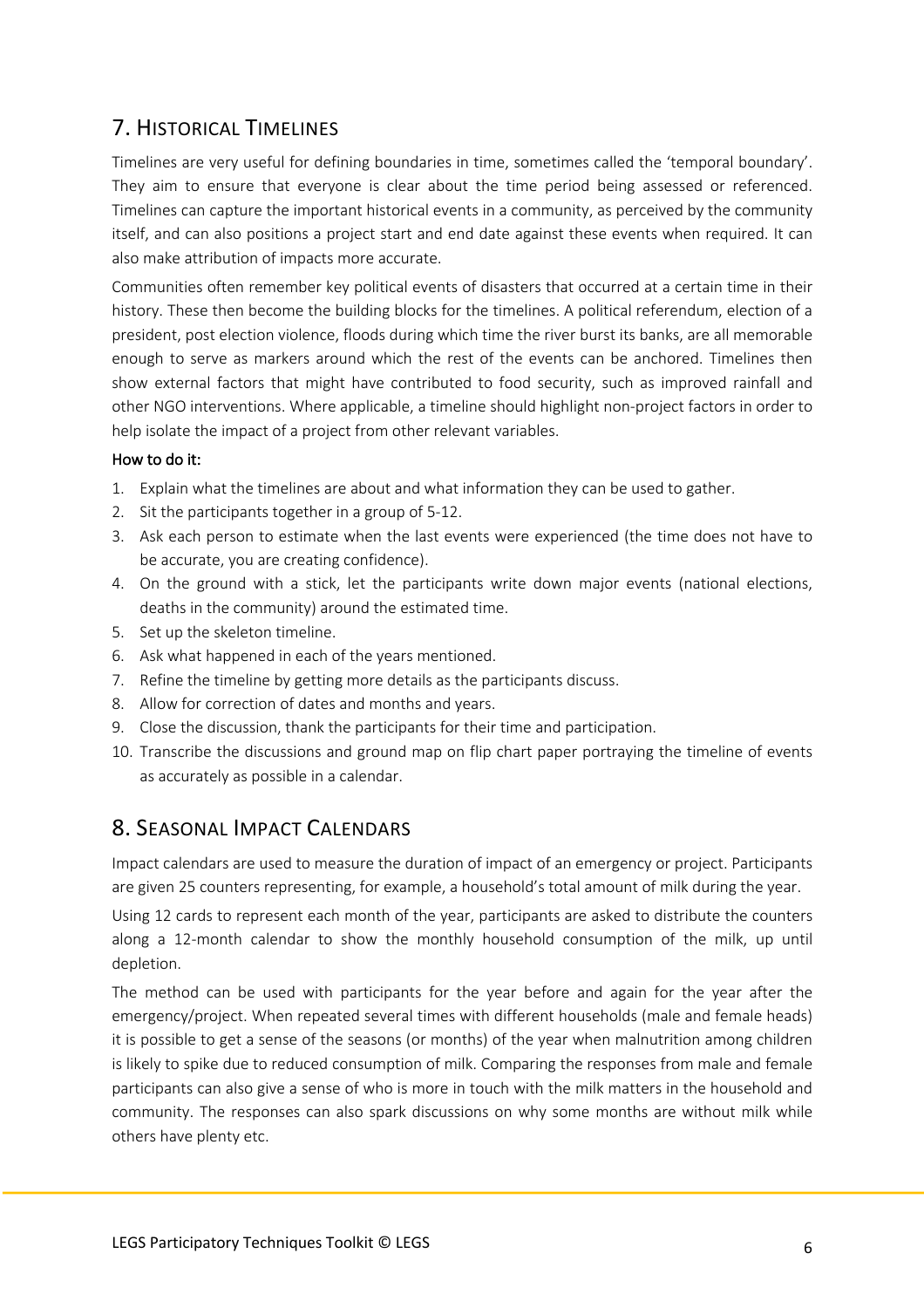In LEGS it can be used to measure the impact of an emergency event on the affected community in areas such as water availability, access to services, etc.

| Par             | J      | F      | M              | A           | ${\sf M}$ | J      | IJ             | A           | S | $\circ$ | $\mathsf{N}$ | D |
|-----------------|--------|--------|----------------|-------------|-----------|--------|----------------|-------------|---|---------|--------------|---|
| HH1             | $00\,$ | $00\,$ | $00\,$         | $00\,$      | $00\,$    | $00\,$ | $\overline{0}$ | $\mathbf 0$ |   |         |              |   |
|                 | $00\,$ | 00     | $\overline{0}$ | $\mathbf 0$ |           |        |                |             |   |         |              |   |
| HH <sub>2</sub> |        |        |                |             |           |        |                |             |   |         |              |   |
| HH3             |        |        |                |             |           |        |                |             |   |         |              |   |
| HH4             |        |        |                |             |           |        |                |             |   |         |              |   |
| ETC.            |        |        |                |             |           |        |                |             |   |         |              |   |

#### How to do it:

- 1. With 5-12 participants, decide and agree 2-3 indicators of the impact
- 2. On 12 cards write out the 12 months of the year and place on the ground
- 3. Give participants 25 counters and ask one to spread out the counters on the months following the emergency when the specific impact was felt the most and continue placing counters until the impact ends. e.g., How long was it before the community was able to access veterinary services?
- 4. Let the participants discuss the placement and make adjustments. When there is consensus on the time; ask one participant to capture the status on paper or take a photo on a phone.

### 9. PARTICIPATORY MAPPING

Defining the geographical (spatial) boundaries of a project aims to ensure that everyone understands the physical limits of the area in which impact is supposed to take place, or which is affected by the emergency. Participatory mapping also acts as a good ice-breaker as many people can be involved. Maps are produced on the ground using available materials that are easy to construct and adjust until informants are content that the information is accurate.

Mapping is a useful method for the following reasons:

- $\triangleright$  Both literate and non-literate people can contribute to the construction of a map, as it is unnecessary to have written text on it.
- $\triangleright$  When large maps are constructed on the ground, many people can be involved in the process and contribute ideas. People also correct each other and ensure that the map is accurate.
- $\triangleright$  Maps can represent complex information that would be difficult to describe using text alone.
- $\triangleright$  Maps can be used as a focus for discussion.

Many variations on the basic mapping can be used. These include projecting images of local maps derived from Google Earth onto flip chart screens and asking people to add layers of detail to the maps including community boundaries; note that annotation using marker pens can be difficult to adjust compared to maps on the ground.

#### How to do it:

- 1. Mapping is best used with a group of 5-15 informants.
- 2. Use a wide sheet of paper or the ground using pebbles and sticks.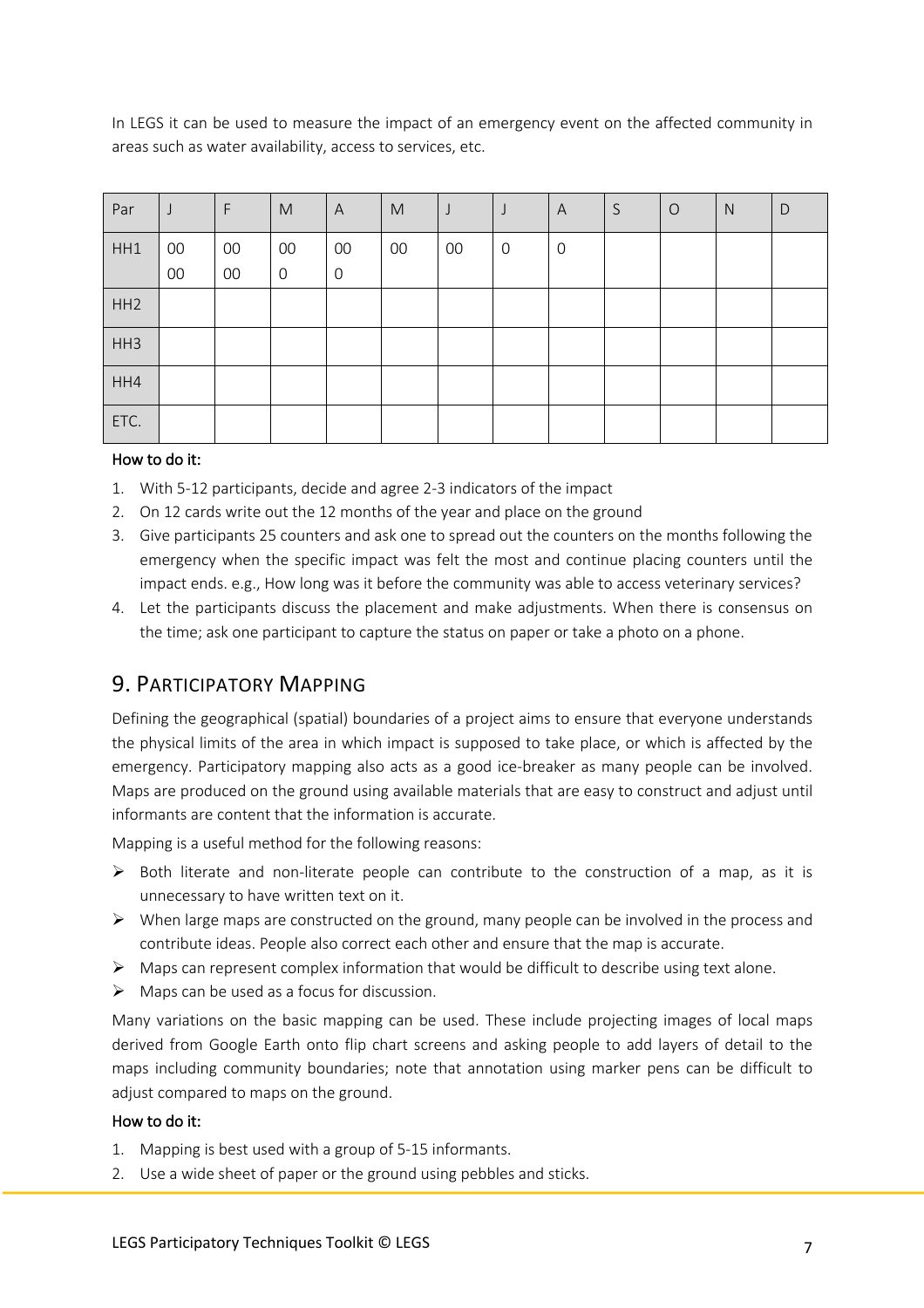- 3. Find a piece of open ground and explain that you would like the group to produce a picture showing features, for example geographical boundaries of the community. In pastoral areas, these should include:
	- The furthest places where people go to graze their animals.
	- Main villages or human settlements.
	- Roads and main footpaths.
	- Rivers, lakes, dams, wells and other water sources.
	- Crop production farmed areas, fishing areas, forests, and other natural resources.
	- Market centres.
	- Services, clinics, schools, shops, seed and fertilizer distribution outlets.
	- Veterinary clinics, government offices.
	- Ethnic groups.
	- Seasonal and spatial human and livestock movements.
	- Areas of high risk, flooding, insecurity, tsetse flies, ticks and other parasites.

### 10. VENN DIAGRAMMING

Venn Diagramming is used in participatory data collection to show points of commonality and intersection. Communities intersect around certain things, as do institutions that work in these communities. Venn diagramming is used mainly to establish how close or far one institution is from another, or others, within the community.

Information gathered from the perspective of the community helps whenever in designing a response - especially to an emergency. Any response needs to draw from the strengths and points of



intersection of community institutions in order for the interventions to not fall through the cracks.

If we take the 3 ovals above to represent institutions within a community, it is obvious that the blue and green have areas of commonality at the points of intersection. The two institutions can then be trusted with common interventions. The yellow oval, while being part of the green, does not interact with the blue. If that is how the communities represent the relationships, it will not be wise to give a task to blue and yellow to work on jointly. The task is likely to remain undone or could even create conflict that could be counter-productive by pushing apart the blue and green. Venn diagramming